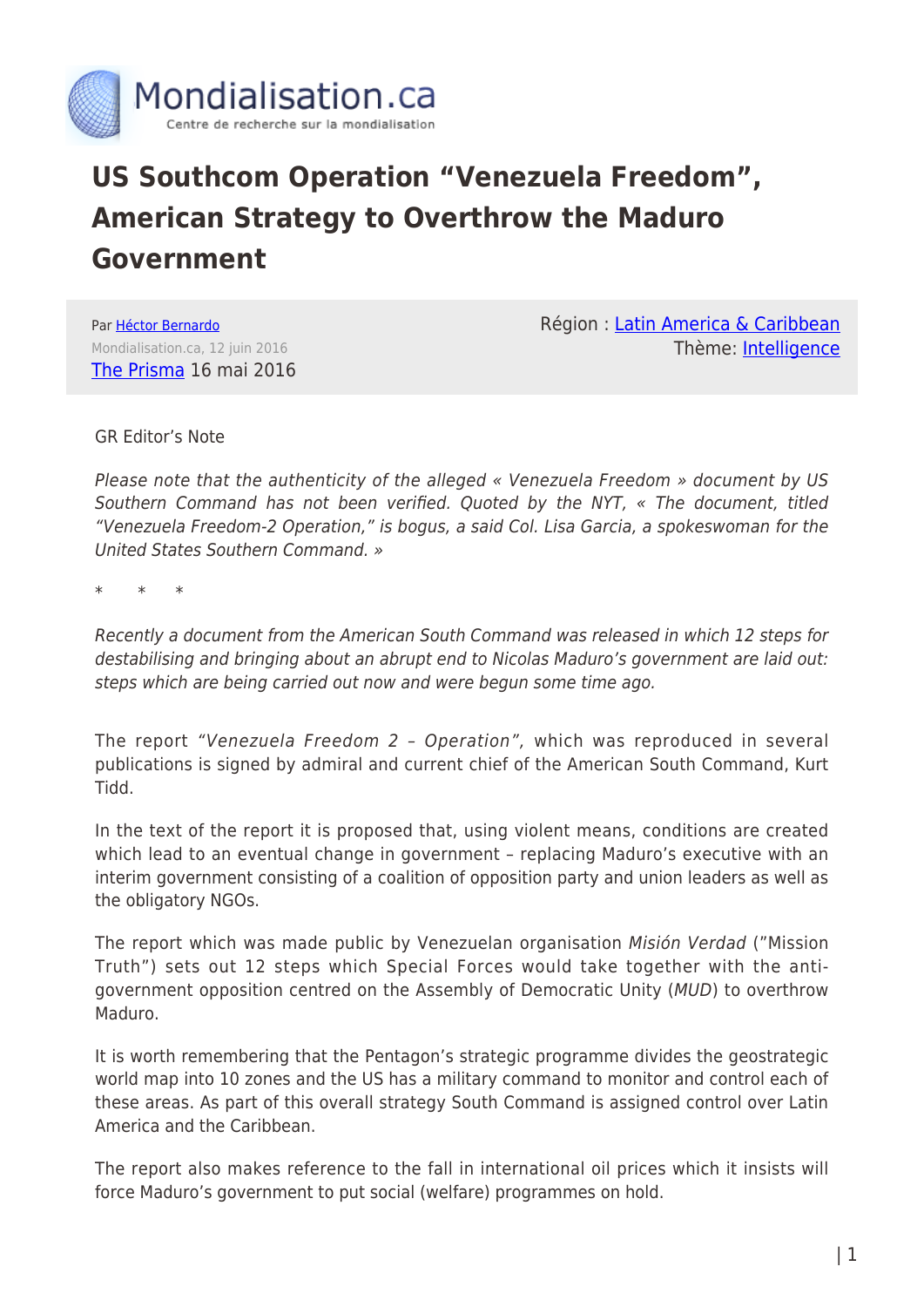Journalist and political analyst Carlos Aznarez expressed his opinion that "the document which has just been leaked is seemingly the second part of a similar one which the previous chief of the South Command John Kelly released."

He went on to point out :

"It is clear in this document that part of what is being said there was began some time ago and is being carried out now in the form of a strategy centred on bullying and attempting to overthrow Maduro's government. If you look at the four fundamental points these are it would appear: the use of a strategy to justify the development of a hostile policy on the part of the opposition; international isolation; discrediting as 'undemocratic' the Venezuelan government; and the creation of a climate favourable to the application of the Democratic Charter of the Organisation of American States (OAS). This is already taking place and everything points, at least as far as the document is concerned, towards a violent end."

Aznarez stressed that

"violence is regarded as the most likely way of settling the issue. Although the opposition is considering the possibility of a recall referendum and, moreover, of driving the application of the Democratic Charter of the Organisation of American States (OAS) – which it will be unable to do because the conditions do not exist for this – street clashes and organised blockades like the ones which sprang up two years ago and led to 43 deaths, are currently taking place. For this reason, it is very important to heed what President Maduro is suggesting : the need for solidarity among Venezuelans and the constant rallying of citizens to make it clear to the opposition that the people are not ready to give in."

"In the South Command document an interim government made up of leaders from the opposition, a few union leaders and the famous NGOs which are always prevalent in these places is mentioned. They are preparing the stage for an outcome using the same thinking as that used in 2002 when they carried out a coup d'etat against Chávez" concluded Aznarez.

Included among the points of this first phase

''[they would] expose for all to see the authoritarian nature of Maduro's government, encourage their international isolation, tar the government as 'undemocratic', create a climate favourable to the application of the Democratic Charter of the Organisation of American States (OAS) and place on the agenda the humanitarian crisis as a pretext for multilateral organisations including the UN to intervene."

Admiral Kelly asserts

"our timely intervention has allowed for the way to be paved for a swift removal of the regime. Whilst a peaceful, legal and electoral solution is being held up as the way forward there is a growing conviction that there is a need to exert pressure through the use of street protests and to seek to limit and halt sizeable military contingents which will see themselves forcibly given over to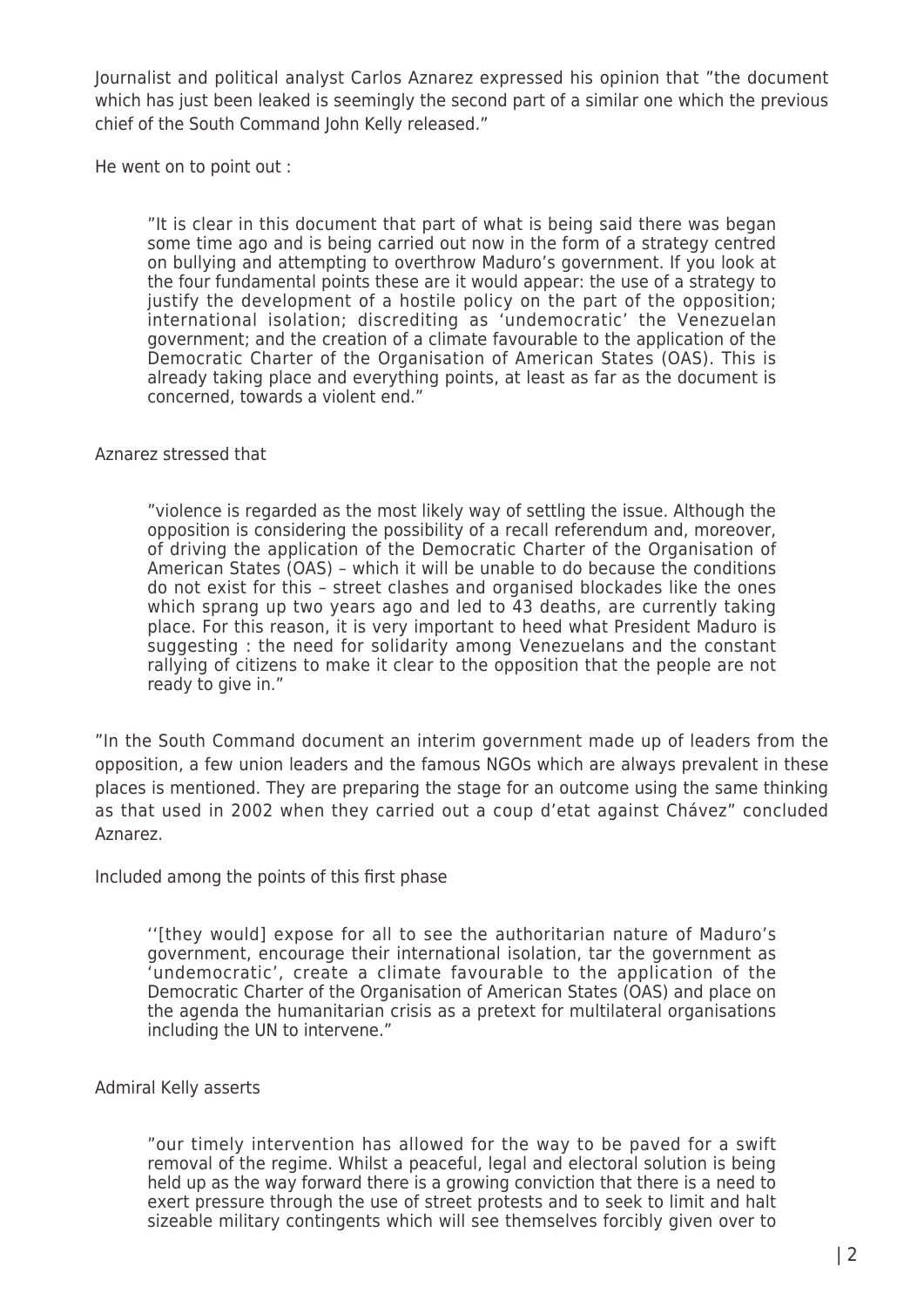maintaining domestic law and order and ensuring the government's safety: a situation which will be untenable in so far as multiple conflicts and tensions of every kind are being sparked. As part and parcel of this view he is proposing that the recommendations for the second phase of Operation Venezuela Freedom 2 as a whole be reviewed."

Enlarging upon phase 2 the text proposes "a set of recommendations which allow for the effective planning of our intervention in Venezuela." Such recommendations would entail:

- creating a precarious climate which may combine civil unrest with the carefully measured use of armed violence
- using, with the focus on a strategy of 'siege and suffocate,' the National Assembly,Venezuala's parliament, as a way of stifling the government's ability to govern ; and to hold events and demonstrations, arrest governors, deny credit and repeal
- **Example 1** insisting, on the domestic political front, upon the interim government and on measures to be taken after the fall of the regime including the formation of an emergency cabinet where the business sector, church hierarchy, unions, NGOs and univerisities are included.
- To arrive at this final phase it is proposed that a short term action plan be vigourously pursued (6 months, with the close of phase 2 towards July-August of 2016) and to apply pressure to smother and paralyse the government, preventing Chavist forces from reforming/regrouping.
- maintaining the offensive campaign on the propaganda front, creating a climate of distrust, inciting fear and bringing about an 'ungovernable' situation.
- exploiting, in particular, issues such as the shortage of water, food and electricity.
- "setting the mould" by suggesting that Venezuela is entering a stage of humanitarian crisis as a result of the shortage in food, water and medicine. It is necessary to continue to manipulate the situation to give the message that Venezuela is "close to collapse/imploding" asking the international community to intervene with humanitarian aid in order to maintain peace and save lives.
- **Example insisting on the application of the Democratic Charter as agreed with Luis** Almagro Lemes (the general secretary of the OAS) and the ex presidents (headed by ex secretary of the OAS, César Gaviria Trujillo). Here, coordination between organisations of the Intelligence Community (IC) and other agencies such as non-governmental organisations (NGOs), private communications corporations such as the SIP and various private media agencies (TV, Press, Social media, radio 'circuits') is important.
- The efforts we have been making so far as linking Maduro's government to corruption and money laundering must be continued. As far as this is concerned media campaigns must be devised, with witnesses – who are helping to enforce the decree of the 9th of March, 2015 – protected
- In another area, we must be alive to the reality of the military dimension, even if the campaign we are driving to gain followers and deter opposition to our aims in institutions has been successful to date. For this reason, it is vital to continue with the job of weakening Venezuala's leadership and destroying its ability to govern.
- As regards the use the government will make of the so-called militias and armed groups a similar reading is necessary. The presence of these fanatical fighters in those towns given priority in the plan is becoming an obstacle for the